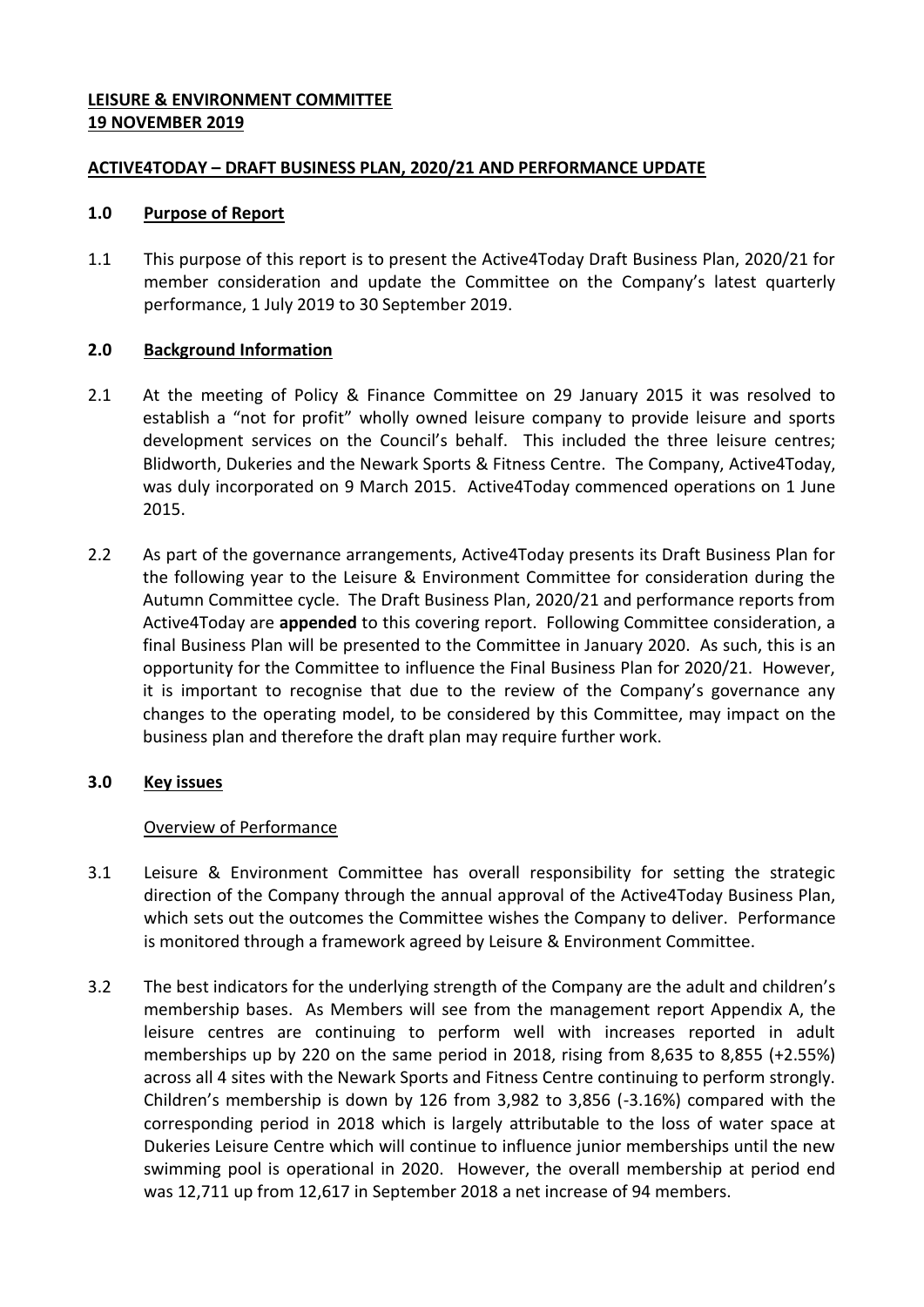- 3.3 Total user visits at the end of period 2 increased from 582,939 to 620,938 up 37,999 compared to 2018 equating to an uplift of 6.52% achieved through improvements in junior usage up from 195,856 to 201,815 (+3.04%), 60+ usage up from 58,838 to 66,011 (+12.19%) and improvements in use by customers from more deprived areas up from 9,426 to 10,379 (+10.11%). There are primarily three factors that have contributed to the reported number of users; increased memberships, more usage of facilities by members taking up secondary activities and new offers and improved ICT infrastructure which has enabled more effective data collection at the centres. The annual target for user visits is 1,275,000 therefore current performance is at 48.7% of target.
- 3.4 GP referrals are up from 235 to 241 (+2.55%) with an increase of referrals actually starting the programme up from 125 to 141 (+12.8%). The increase is attributable to the appointment of key staff to vacant posts and improved communications with surgeries and health professionals to reaffirm the referral process in order to promote the offer to wider health partners and patients.
- 3.5 Partnerships continue to develop and good progress has been made in relation to the Company entering into a management arrangement with Barnby Road Academy Newark to provide an administrative service (programming and bookings) for the community use of its new four-court sports hall wef from January 2020. This partnership will significantly improve opportunities for wider community sport and physical activity in Newark through more effective communication and co-ordination of available facilities management working continues. The new partnerships are in addition to the existing relationships it has with Newark Academy and Bishop Alexander Academy Newark.

#### Financial Update

3.6 In terms of the Company's finances, A4T are in a positive position to date and once adjustments have been made to account for commitments, the Company is forecasting a £22,000 deficit at year-end based on performance to date. This represents a substantial reduction in the deficit forecasted in January 2019 of £75,000 and it is anticipated that the position in relation to income and expenditure will continue to be closely monitored to ensure that the outturn position is as favourable as possible and the deficit forecasted is further reduced. Given historical performance, the Council will continue to hold in abeyance the remaining 50% of the management fee budgeted in 2019/20 pending the year-end outturn position.

# Draft Business Plan, 2020/21

- 3.7 The Draft Business Plan, 2020/21 is attached for Member consideration. The Company has identified a number of actions it is proposing to undertake with the aim of facilitating the delivery of the three outcomes the Committee set the Company up to achieve, namely: Healthy and Active Lifestyles, Accessible Facilities and improved Financial Viability.
- 3.8 Following on from the review of governance arrangements between the Company and the Council and subject to Committee approval the recommendations of the review will influence the business plan for 2020/21 specifically in relation to the payments of money between the two bodies. In effect the 'management' fee for 2020/21 will be withdrawn and will thereafter be addressed through the proposed changes in management and financial reporting protocols at year end. As such a single payment mechanism will be introduced which would take the form of either a 'management' fee to the Company in the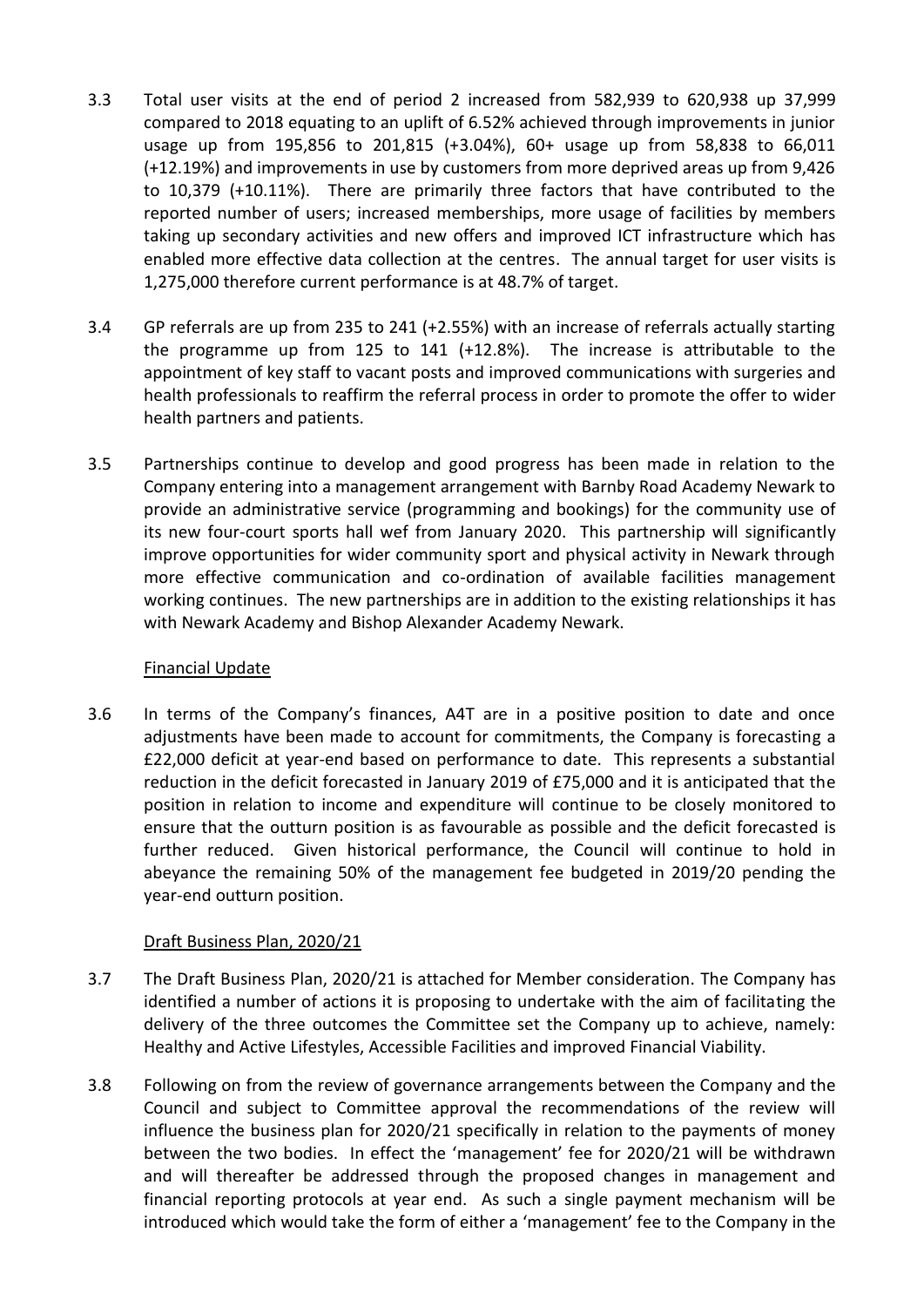event that the Company has an operating deficit or a 'right to operate' fee from the Company in the event of the Company presenting an operating surplus in accordance with the financial reporting requirements. Should the outturn offer a surplus the Council would determine through consultation with the Company how the surplus might be best utilised.

- 3.9 A4T's financial performance has considerably surpassed the figures contained within the five-year business plan when the Company was set up. Indeed, the Company has posted surpluses in each of its four completed years of trading. However, this position will be adjusted as outlined in the paragraph above with effect from 2020 onwards with both the Company and the Council working closely to ensure that the leisure offer and performance of the Company remains positive.
- 3.10 The Active4Today 2020/21 Draft Business Plan is attached at Appendix III. In addition its three primary aims the plan is informed by the Physical Activity & Sports Plan (PA&SP) 2018 - 21, which provides additional direction to A4T in terms of its objectives and how A4T should work towards their through programming, activities and outreach work. This will also assist the Council to deliver its strategic priorities and objectives, as set out the Community Plan 2019-2023 and Health and Wellbeing Partnership Plan 2019-2022. In order to achieve this the Council will work closely with Active4Today in its client management role to support the delivery of a robust business plan to achieve the desired outcome of shared benefits.
- 3.11 As Members will be aware the PA&SP highlights Childhood Obesity levels at Year 6, Inactive People and priority areas where there are high levels of NSEC 6-8 (National Socio-Economic Classification). Accordingly Active4Today now integrates some activities and initiatives into its business plan and associated work programmes to address these priorities.
- 3.12 In relation to pricing, the Leisure & Environment Committee approved a Three Year Pricing strategy in January 2019 which was implemented in April 2019. In addition the Draft Business Plan also proposes new prices for core pay and play activities for member consideration.

# Southwell Leisure Centre Trust

3.13 In addition to the 'management' fee or 'right to operate' fee to operate leisure and sports development services, the Council pays a cash sum to Active4Today to provide strategic management support to Southwell Leisure Centre Trust, as well as 'donating' a number of central services such as human resources and ICT. The management fee payable for Southwell in 2020/21 will remain at £95,850, however, the Trust will make a £15,000 contribution thus reducing the Council contribution to £80,850.

# **4.0 Equalities Implications**

4.1 There are no equality implications in respect of the various protected characteristic groups in connection with this proposal. The Company will target its services through marketing campaigns and outreach work in areas of deprivation and to priority groups with the aim of attracting segments of the community that would not normally access the services on offer.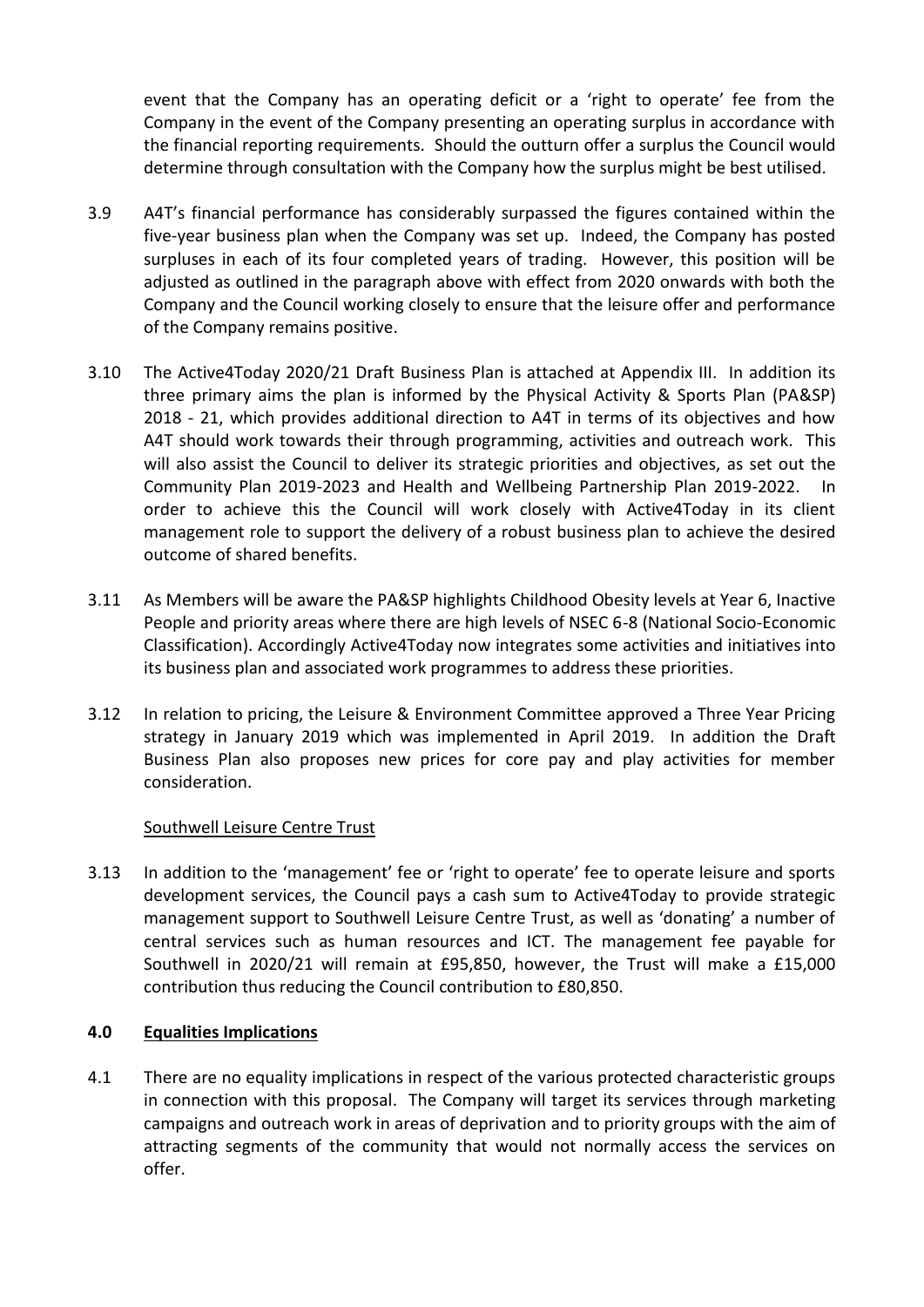## **5.0 Financial Implications (FIN19-20/8217)**

- 5.1 The Council has already paid £60,610 to Active 4 Today for 2019/20. Under current arrangements another £60,610 is due to be paid at the end of the financial year.
- 5.2 However, if the Review of Governance Arrangements report at this committee meeting is agreed, it is proposed to hold the remaining 'management' fee in abeyance pending the outturn at yearend.
- 5.3 Any remaining budget in 2019/20 will be transferred to a reserve on the Council's balance sheet to potentially fund any future deficits.
- 5.4 The aspiration is the company will be self-sustainable. The draft Budget for 2020/21 still includes £121,220 for the management fee. However, this will be brought to Committee in January 2020 to be reviewed.
- 5.5 The proposed £15,000 contribution towards the management fee from the Southwell Leisure Centre Trust has been built into the 20/21 draft budget and the Medium Term Financial Plan going forward.

## **6.0 Community Plan – Alignment to Objectives**

6.1 The provision of the Council's high quality and accessible leisure centres makes a significant contribution to the health and wellbeing of members of the community. Specifically the role that Active4Today performs for the Council by operating the leisure centres and sports development function attracts regular users each year thereby assisting the Council in the achievement of Objective 9, ' Improve the health and wellbeing of local residents, with a particular focus on narrowing the gap in healthy life expectancy and other health outcomes'.

#### **7.0 RECOMMENDATIONS that:**

- **(a) the Committee consider the Active4Today Draft Business Plan 2020/2021 and make any representations to the Company via the Authorised Officer;**
- **(b) the Quarter 2 performance be noted; and**
- **(c) Active4Today provides the January committee meeting with its latest in-year financial position and full year forecast in order that the Committee can form judgements on the appropriateness of the 'management' fee payable in 2019/20.**

#### **Reason for Recommendations**

**To ensure the company is delivering the outcomes required by the Council in the most efficient and effective way.** 

#### Background Papers

Nil